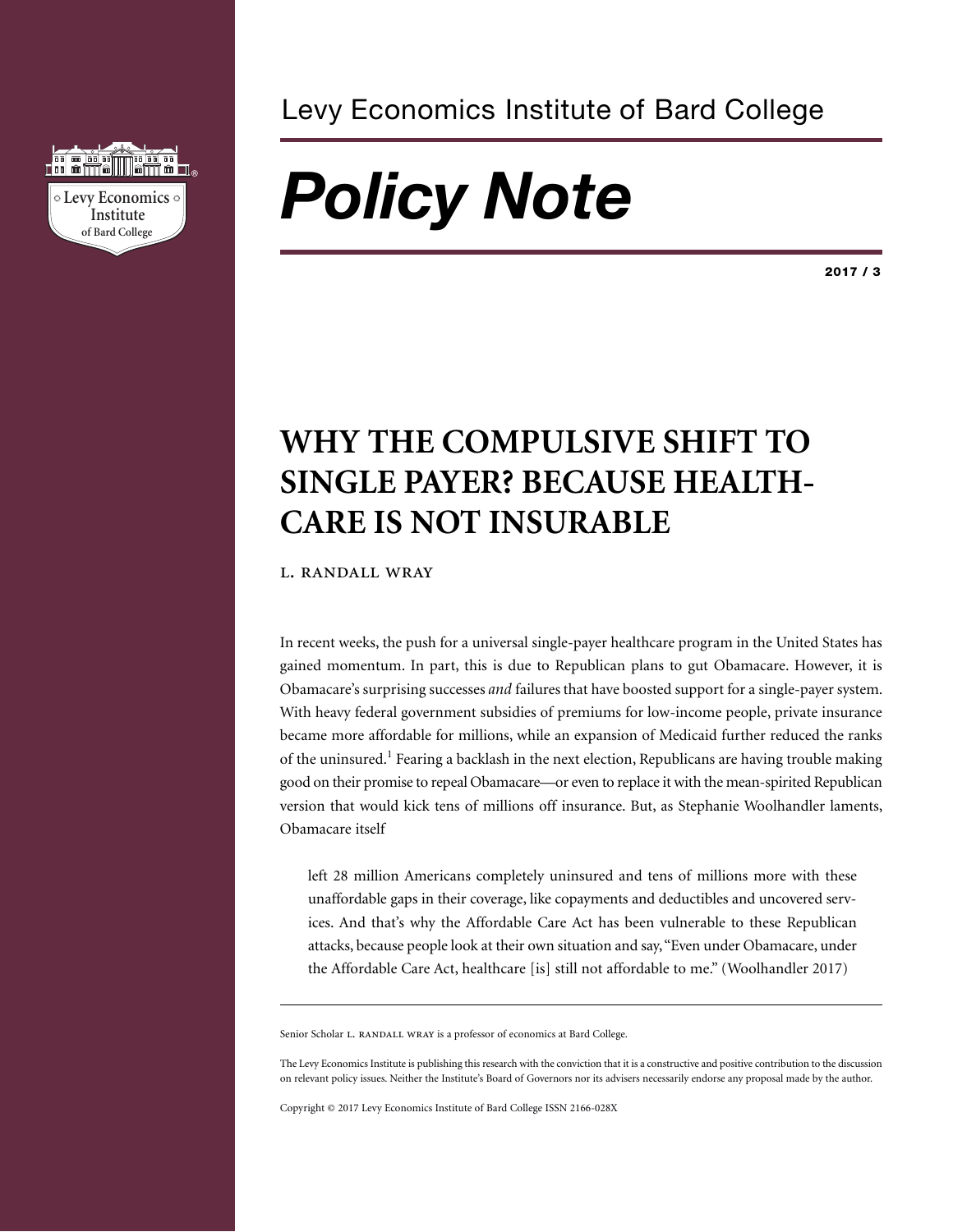Even in the event that Obamacare survives Republican repeal efforts, if government subsidies and out-of-pocket spending continue to rise as insurers intensify efforts to deny submitted claims and/or withdraw from the "marketplaces," a political reaction is inevitable. Obamacare is ultimately politically unsustainable because it relies too much on a private, for-profit insurance system to pay for healthcare. It is time to abandon this overly complex and expensive payments system and reconsider a single-payer system. For inspiration, we can look back to President Roosevelt's New Deal.

Social Security remains among the most important achievements of the Roosevelt legacy. It was sold as an insurance program to provide old-age security—with "premiums" (in the form of payroll taxes) paid over working years to cover retirement income. In truth, it never conformed to usual insurance principles (it was set up as a "redistributive" scheme in favor of low-income workers and those with shorter work histories), and it moved ever-further away from an insurance model over time (as benefits were expanded to cover those with little work experience, such as people with disabilities, children, and surviving family members).

Still, part of its persistent popularity is attributed by many to the belief that workers "pay in" to the fund that will support them in their golden years—although increasingly poor "money's-worth" returns to higher-wage workers as well as erroneous claims that the system faces insolvency some years down the road leave an opening for the program's critics that might be used to "reform" the program by gutting it (see Galbraith,Wray, and Mosler 2009; Wray 2005). This weakness is entirely due to Roosevelt's insistence on selling the program as insurance. In truth, Social Security is an intergenerational *assurance* program: today's workers take care of today's retirees and tomorrow's workers will take care of tomorrow's retirees. There is no alternative, because no matter how much we might save for our retirements, most of what we consume during our golden years will have to be produced by those still working after we retire (Wray 2006). Old age "insurance" does not change that—what matters is our "single-payer" Uncle Sam who will provide us with the income we will need for a decent retirement. The taxes he will impose on tomorrow's workers are not really insurance premiums—payroll taxes simply assure us that workers will not purchase everything they produce, leaving something for retirees to buy. Social Security is a single-payer retirement system.

Some in the Roosevelt administration had planned to push for a national system of healthcare as part of Social Security, but backed off due to opposition by the American Medical Association (AMA)—which managed to prevent any significant advance until President Johnson succeeded in adding Medicare for the aged, prevailing this time over the AMA's wellfinanced campaign that enlisted Ronald Reagan to try to convince the population that Medicare was a communist-inspired plot to destroy the American entrepreneurial spirit (Skidmore 1999). By this time, private insurance had a lock on the healthcare payments system for many workers through their employers. Medicaid—a federal-state partnership—was also added to provide payments for the poor.

This patchwork system left many gaps, including workers at small establishments that did not provide group coverage, the self-employed, those with too much income to qualify for Medicaid but too little to afford expensive coverage for individuals, and those living in states with inadequate Medicaid coverage. At the time of the passage of the Affordable Care Act in 2010, approximately 50 million individuals were without healthcare insurance.

US healthcare provision is far more expensive (as a percentage of GDP) than that of other developed capitalist countries, with no better outcomes—indeed, similar outcomes are obtained while spending as little as half as much. There is no single cause for our relatively high costs, although higher overhead, higher profits, greater reliance on emergency room visits, and higher spending on chronic diseases account for much of the difference.

Our peers use a wide variety of methods of provisioning and paying for healthcare, ranging from full-on "socialization" with government ownership of the hospitals to market-based private ownership of medical practices. Many use a single-payer system (whether provisioning of healthcare is nationalized or privatized), with government covering the costs, while some use private insurers. What is unique about the United States is that we rely so extensively on private *for-profit* insurers—in other countries that allow participation by private insurers, these are run more like heavily regulated, not-for-profit charities. Foreign health insurance plans largely exist to pay bills and improve health, not to make a profit (Reid 2010). Not coincidentally, the United States is also the only wealthy nation with such a large segment of its population still lacking adequate health coverage—even after Obamacare.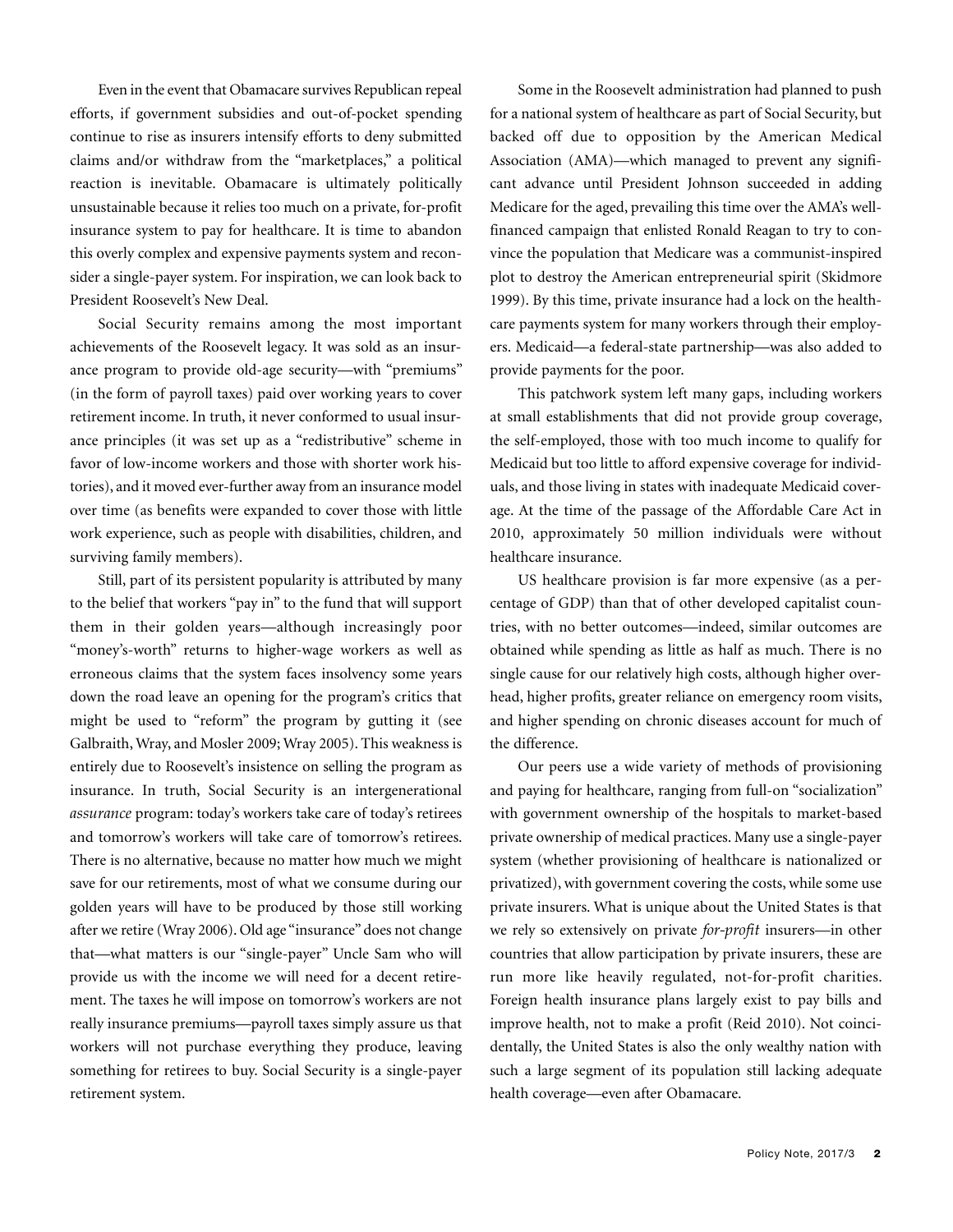Alongside its expansion of Medicaid, Obamacare doubled down on the use of private insurers by requiring all individuals to purchase insurance, with rising tax penalties assessed on those who do not.In return, Obamacare offers two big "carrots": government subsidies of premiums for lower-income people and some regulation of private insurers who choose to participate-most importantly, requirements for coverage of preexisting conditions. The success of Obamacare relies on providing insurers with a diversified pool of enrollees, including, most importantly, many young, healthy people. The idea is that insurers would overcharge the healthy in order to subsidize the unhealthy with preexisting conditions. Obamacare's "stick" is the penalty on individuals who opt out—many of whom are those healthy, young people.

The problem facing insurers is that 80 percent of healthcare costs are incurred by 20 percent of the population. To keep premiums and government subsidies down, insurers need to spread the costs of the unhealthy fifth across the more healthy four-fifths of the population. However, if insurers operate on a for-profit basis in a competitive environment, they cannot offer competitive rates to relatively healthy people if they must overcharge them to cover the unhealthy members of the pool. Forprofit insurance *requires* some combination of the following: exclusion of those with preexisting conditions, denial of payment for expensive claims, huge government subsidies, and large penalties on healthy people who would rationally opt out rather than pay high premiums to subsidize the unhealthy.

It is important to understand that insurance is supposed to be a bad deal—you pay for fire and auto insurance over most of your life and hope that you will never have to collect benefits. Insurance is a good deal only for the unlucky. The idea behind it is that you pay small premiums to cover rare but expensive calamitous events. Your premiums cover the insurance company's payouts, plus their administrative costs and profits. Even for the covered pool as a whole—lucky and unlucky—insurance is a bad deal because the total of the premiums paid has to be greater than the total of the payouts. We accept that because the alternative would be even more expensive—if each of us individually tried to self-insure, we would face insurmountable obstacles.

Healthcare is much different from losses due to fire or automobile crashes. While we do face healthcare expenses due to accidents, this does not amount to much of our national healthcare spending. Most of our healthcare needs are either routine (prenatal, birthing, and well-baby care; braces for the kids' teeth; annual checkups and vaccinations) or due to chronic illness (including those present at birth as well as those that appear later in life). Routine healthcare is not analogous to an "act of god" that destroys your house: it is predictable, welcome, and life enhancing. It is also, increasingly, very expensive.

Chronic illness is not, in principle, insurable: it is like purchasing insurance on a house that has just caught fire. The premiums that should be charged to cover a preexisting condition would be equal to the expected cost of treatments plus the insurer's operating costs and profits. Obviously, the patient would be better off simply paying for the healthcare costs out of pocket. This is why Obamacare insurers need subsidies from the government, as well as young and healthy subscribers who will overpay for coverage in order to subsidize the unhealthy members of the pool. As the young and healthy have an incentive to stay out, government subsidies must be higher or the insurers will choose not to participate. Their only other alternative is routine denial of coverage: collect the premiums but aggressively reject the bills submitted for payment.

The problems with the model could have been foreseen, and indeed were foreseen (see Wray 2009). Simple tweaking will not do. Social Security and Medicare provide a model for reform along single-payer lines. Social Security's old-age retirement plan is nearly universal, with the federal government acting as the single payer; Medicare is universal for those over age 65 and the main part of it is single payer, with the federal government making the payments.

Both of these programs impose a payroll tax, ostensibly to fund the spending—with both building reserves to provide for an aging population. As discussed above, this is simultaneously a strength ("I paid in, so I deserve the benefits; it is not welfare") and a weakness (intergenerational warriors continually foresee bankruptcy). But we can look at the taxes another way, from the perspective of the economy as a whole. Taxing today's workers reduces their net income, which reduces their spending. This leaves resources that *can be* directed to caring for the needs of today's elderly; government spending on retirement and healthcare ensure that some of the resources *are* directed to satisfying those needs. From the aggregate perspective, it would be better to broaden the tax base beyond payrolls—since wages today account for less than half of national income. We should also tax other income sources, such as profits, capital gains, rents, and interest.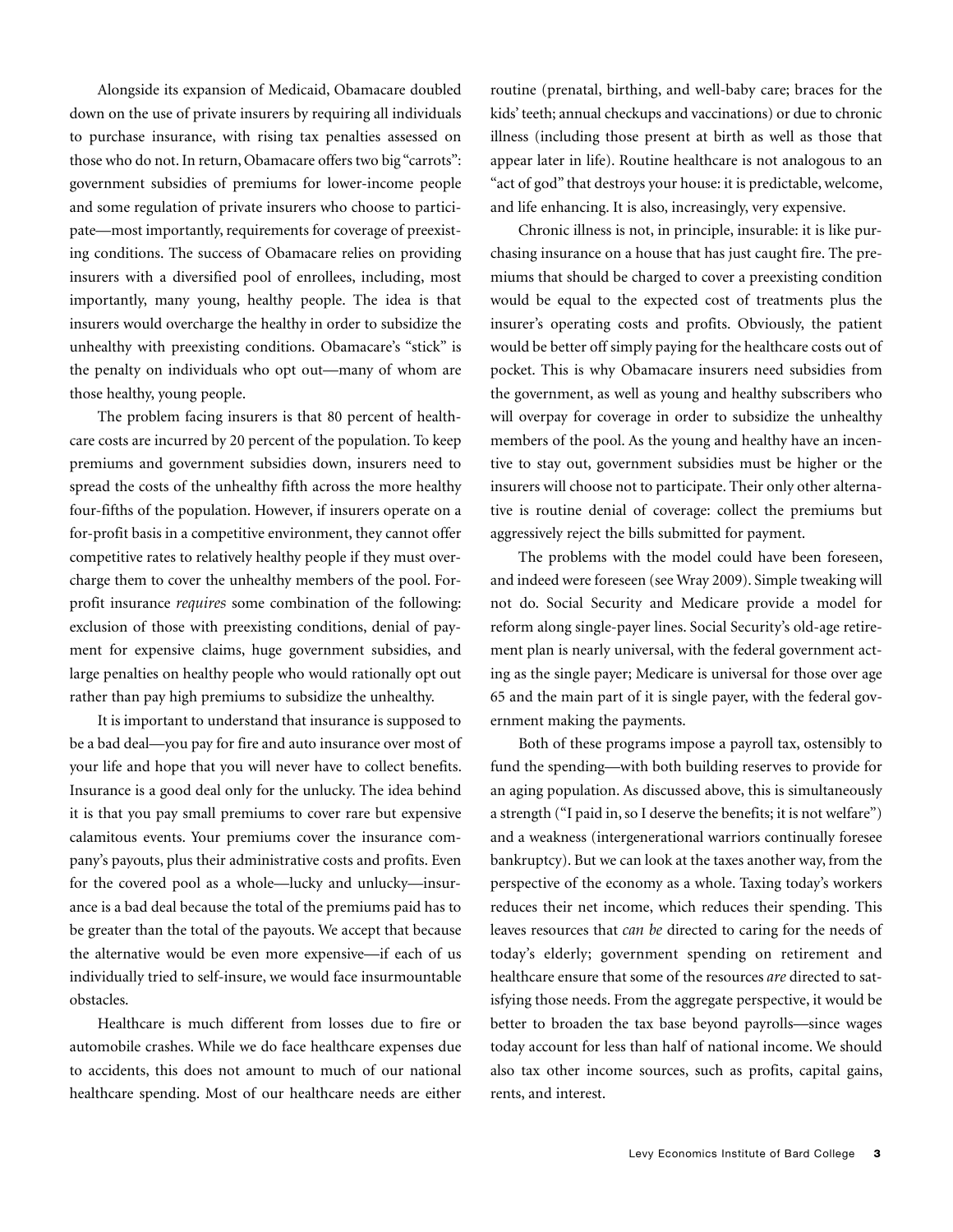What is the right balance between spending and taxes? Let us pose two extremes. In the first case, the economy has ample unemployed resources to provide healthcare for all. In this case, the single-payer government simply spends enough to provide adequate healthcare with no additional taxes required. In the second case, let us presume the economy is already at full employment of all resources. To move some of the employed resources into the healthcare sector, the government needs to impose taxes sufficient to reduce consumption and investment spending to free up resources for healthcare. It then spends to reemploy those resources in the healthcare sector. The more likely case is somewhere between those two extremes, so that a combination of increased taxes and spending by the single payer can free up and move resources to provide healthcare for all.

Of course, this is too simple, as the unemployed resources may not be appropriate for provision of healthcare services. It will take some time to train and retrain workers, and to invest in healthcare facilities and pharmaceuticals production. The nation will need to rely on a combination of market forces (responding to higher demand for healthcare) as well as government incentives (taxes to reduce spending elsewhere, subsidies to encourage investments in healthcare delivery, and spending on training and infrastructure) to prepare for the tide of baby boomers requiring more healthcare.

Single-payer systems are much cheaper, much more efficient, and simpler to understand and implement (Frank 2017). While it might seem to be counterintuitive, eliminating competition in the payments system actually reduces costs. Competition among for-profit insurers works to exclude those who need healthcare the most—simultaneously boosting paperwork and billing costs even as it leaves people undercovered.

If we do not allow insurers to exclude preexisting conditions, and if we could somehow block insurers' ability to deny payments for expensive and chronic illnesses, then each insurer needs young and healthy people in the pool to subsidize the unhealthy. The best way to ensure such diversification is to put the entire nation's population into a single pool. This is essentially what we do with our single-payer Social Security retirement system. Medicare does the same thing, albeit only for those over age 65. Medicare for all would provide the truly diversified pool needed to share the risks and distribute the costs across the entire population.If the "insured" pool includes all Americans, there is no possibility of shunting high-cost patients off to some other insurer.And total costs are much lower

because billing is simplified, administrative costs are reduced, and no profits are required for operating the payments system.

Medicare is a proven, highly cost-efficient payments system, and it is compatible with the more market-oriented system that Americans seem to prefer over a nationalized healthcare delivery system such as that enjoyed in the United Kingdom. A single-payer Medicare-style universal program is also compatible with the existence of private health insurance that can be voluntarily purchased to supplement the coverage offered by the single payer. Medicare itself already offers such supplemental coverage, and, of course, Americans have access to a plethora of private supplements to Social Security's retirement program.

Basic healthcare is not an insurable expense. All other rich nations provide universal basic healthcare. The United States stands out because, even with Obamacare, it has huge gaps in coverage all while facing the highest healthcare bill in the world (as a percentage of GDP)—by a long shot. Just a few months ago, few politicians aside from Senator Bernie Sanders were willing to stand up for single-payer healthcare. However, the debate over "repeal and replace" has made it clear that if we are serious about providing universal healthcare to Americans, the only sensible option is single payer.

### **Note**

1. A subsequent Supreme Court decision allowing states to opt out of the Medicaid expansion has undermined this prong of Obamacare.

#### **References**

- Frank, R. H. 2017. "Why Single-Payer Health Care Saves Money." *The New York Times*, July 7.
- Galbraith, J. K., L. R. Wray, and W. Mosler. 2009. *The Case Against Intergenerational Accounting: The Accounting Campaign Against Social Security and Medicare*. Public Policy Brief No. 98. Annandale-on-Hudson, N.Y.: Levy Economics Institute of Bard College. February.
- Reid, T. R. 2010. *The Healing of America: A Global Quest for Better, Cheaper, and Fairer Health Care*. New York, N.Y.: Penguin.
- Skidmore, M. J. 1999. *Social Security and Its Enemies: The Case for America's Most Efficient Insurance Program*. Boulder, CO: Westview Press.